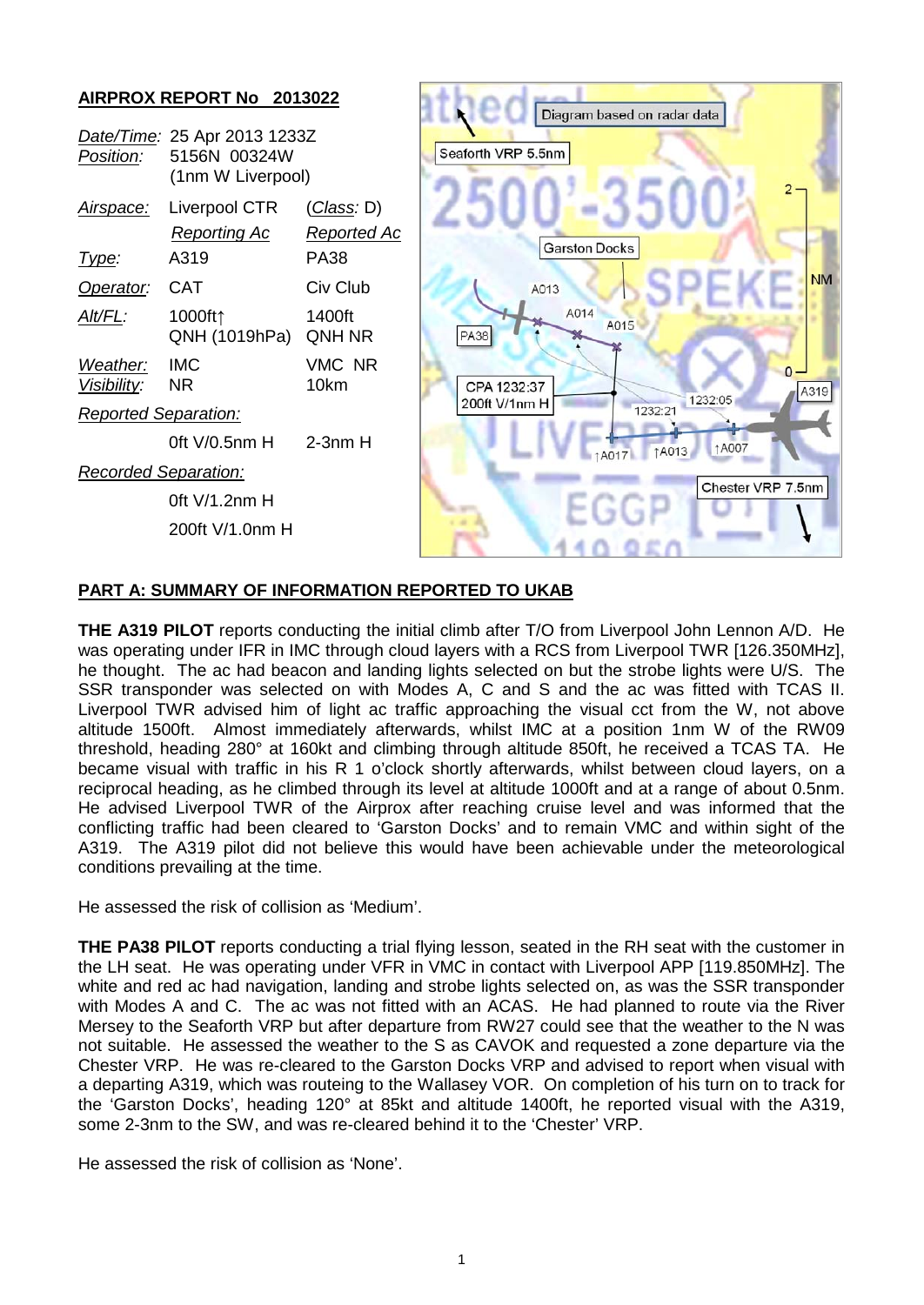**THE LIVERPOOL ATC INVESTIGATOR** reports that the PA38 pilot intended to leave Liverpool CAS to the N under VFR, having departed from RW27, and was initially routeing to the N. However, due to showers in the vicinity, the pilot requested to change routeing to the S towards Chester. The controller cleared him to Garston Docks, an intermediate VRP within the CTR, which is approximately 1nm N of the climb out path. This is not a normal route for VFR ac when Liverpool operates from RW27, but the controller specified this VRP as a clearance limit and had given TI on the departing A319. The PA38 pilot advised the controller that he had the A319 in sight. The PA38 pilot maintained visual separation from the departing A319 iaw VFR in Class D airspace. However, this was not sufficient to avoid a TCAS TA being activated, which caused some concern to the A319 crew. No avoiding action was required, and the A319 pilot was able to continue the climb without further incident. ATC acknowledged that the use of Garston Docks 'VRP' under these circumstances was inadvisable.

He reported the Liverpool weather as follows: METAR EGGP 251220Z 27014KT 240V300 9999 BKN030 12/08 Q1019= METAR EGGP 251250Z 29015KT 9999 -SHRA SCT007 BKN015 10/09 Q1019=



[UKAB Note (1): A graph of altitude and separation range was constructed, as follows:

**ATSI** reports that this Airprox occurred at 1232:38, 2.5nm to the W of Liverpool A/D, on the edge of the Liverpool ATZ and within the Liverpool CTR Class D CAS, between an Airbus A319 and a Piper PA-38-112 Tomahawk (PA38). The Liverpool ATZ comprises a circle radius 2.5nm, centred on the midpoint of RW09/27 and extending to a height of 2000ft aal (elevation 81ft).

#### **Background**

The A319 was departing under IFR and was in receipt of an ACS from Liverpool Tower [126.350MHz] subject to a radar release from RAD.

The PA38 was departing on a local flight to the N but due to poor weather had been instructed to hold at Garston Docks which lies 1.62nm to the NW of the RW09 threshold and 1nm N of the extended C/L. The PA38 was operating on a VFR clearance and in receipt of a RCS from Liverpool RAD.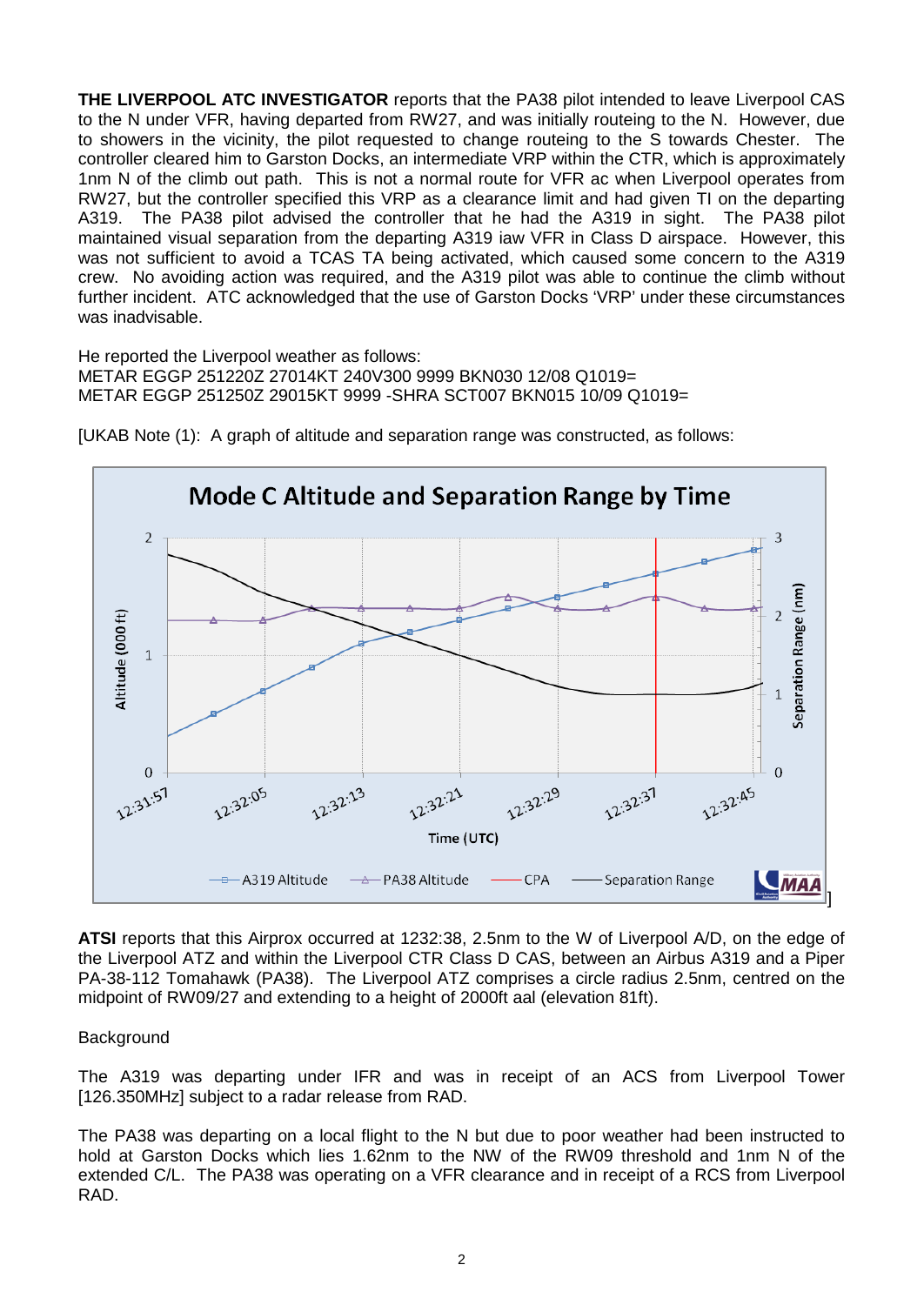CAA ATSI had access to RTF recordings for Liverpool TWR and RAD, area radar recording, written reports from the two pilots concerned and a report from the ATSU.

#### Factual History

The PA38 departed from RW27 and contacted Liverpool RAD at 1229:23, reporting on track for VRP Seaforth which lies to the NW of Liverpool at the mouth of the River Mersey.

At 1229:07, the RAD contacted TWR and released the A319 for departure climbing straight ahead to 4000ft. At 1230:50, the TWR cleared the A319 for take-off RW27. Meanwhile, due to low cloud in the area, the PA38 pilot requested a reversal of routeing to leave the CTR at Chester (S of the A/D). The RAD instructed the PA38 pilot to remain at Garston Docks, which was acknowledged by the PA38 pilot.

At 1231:09, RAD advised the TWR that the PA38 pilot had requested to reverse course and route direct to Chester. The TWR reported the A319 would be airborne at 1232. At 1231:30 the RAD passed TI to the PA38 pilot, reporting that an A319 was departing from RW27 to the W and to expect onward clearance to Chester once the A319 had passed abeam. The RAD instructed the PA38 pilot to remain N of Garston docks, which was acknowledged correctly.

At 1232:08, as the A319 approached 1000ft, the TWR advised the A319 pilot that he "*may see traffic on TCAS in* [his] *R 1 o'clock at a range of 3nm, a Tomahawk at not above 1500ft remaining in that location*". The A319 pilot acknowledged with, "*Copied*". Radar showed the range between the two aircraft as 2.3nm (see Figure 1 below).



Figure 1: Composite Radar Picture at 1232:08

At 1232:21, the RAD asked the PA38 pilot if he was visual with the departing A319 to which the pilot confirmed that he was. At this point the TWR contacted RAD to report that there was very low cloud and rain in the vicinity of the two ac. The RAD confirmed that the PA38 pilot had sighted the A319 but would be held N of Garston Docks.

At 1232:38, the PA38 pilot reported that he was in visual contact with the A319. The RAD cleared the PA38 pilot to route behind the departing A319 and cautioned him that the recommended Wake Turbulence separation distance was 5nm, which was acknowledged (see Figure 2 below).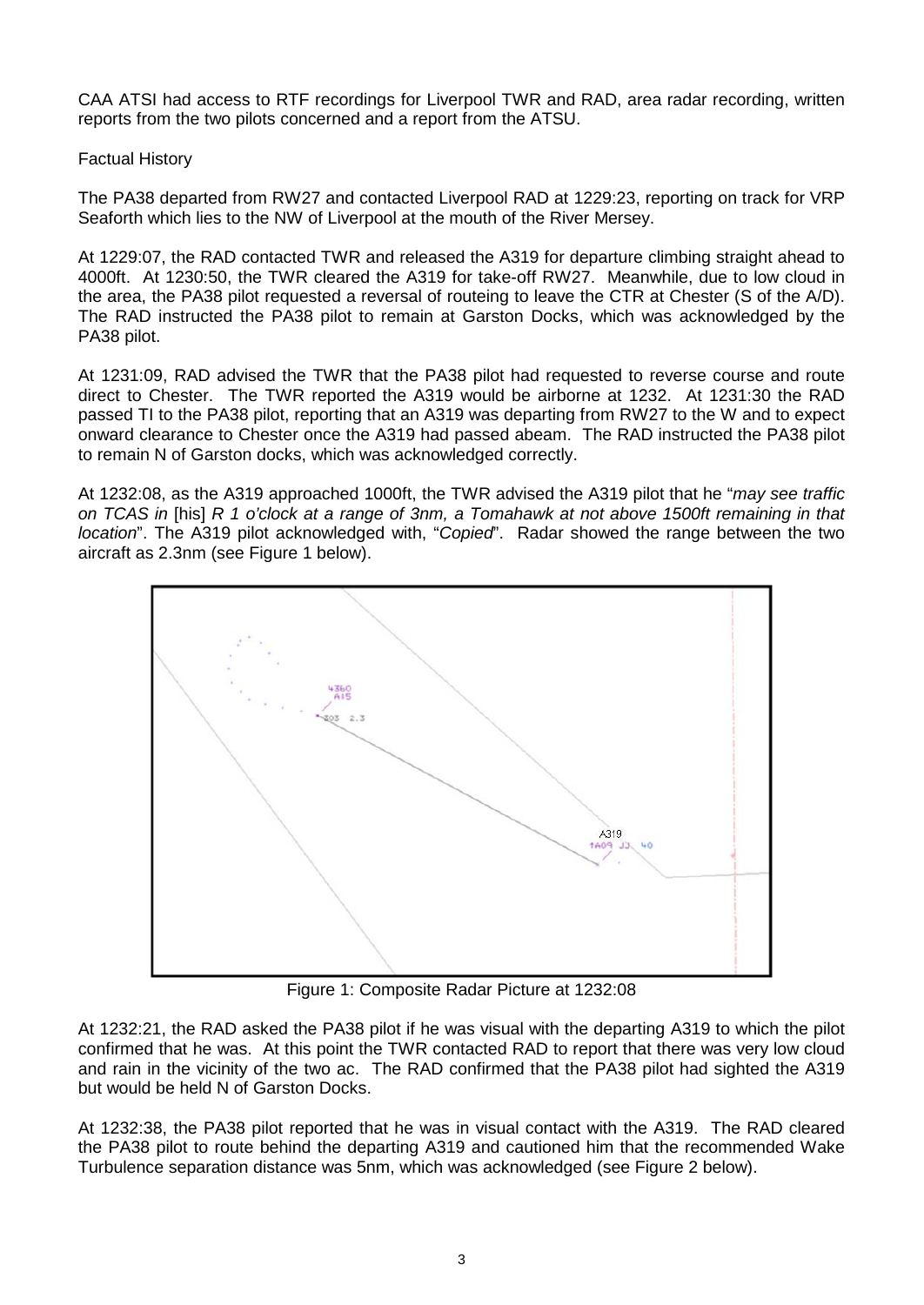

Figure 2: Composite Radar Picture at 1232:38

At 1232:55, the TWR instructed the A319 pilot to contact Scottish Control [128.050MHz]. At 1238:10, the PA38 pilot reported leaving the CTR at Chester and a BS was agreed.

At 1245:01, the A319 pilot contacted the TWR and requested details on the conflicting traffic, advising that on departure the PA38 had come within 0.5nm of the A319 in IMC at 1000ft. The A319 pilot advised that he would contact ATC if he intended to file a report.

#### Analysis

The PA38 pilot had planned to leave the Liverpool VFR via Seaforth VRP but became concerned about the low cloud and requested an alternative clearance. The RAD instructed the PA38 pilot to route initially to Garston Docks. For VFR flights within Class D airspace the Manual of Air Traffic Services (MATS) Part 1, Section 3, Chapter 4, Page 1, Paragraph 3.4 states:

'When issuing instructions to VFR flights, controllers should be aware of the over-riding requirements for the pilot to remain in VMC, to avoid obstacles and to remain within the privileges of his licence. This may result in the pilot requesting an alternative clearance, particularly in marginal weather conditions.'

The A319 was already rolling when the TWR was made aware of the change of routeing for the PA38, and the TWR passed TI to the A319 pilot at the earliest opportunity, once he was safely airborne.

The RAD was content that there was sufficient separation between the A319, climbing straight ahead, and the PA38, operating VFR and holding 1nm N of the C/L. This belief would have been reinforced when the PA38 pilot reported the A319 in sight and confirmed he was holding N of Garston Docks.

The A319 pilot was not aware of the PA38 pilot's change of routeing prior to departure and the late TI in the low cloud and rain most likely caused him some concern. MATS Part 1, Section 1, Chapter 2, Paragraph 2 defines the minimum services that are to be provided in each airspace classification. The relevant part of the table is reproduced below: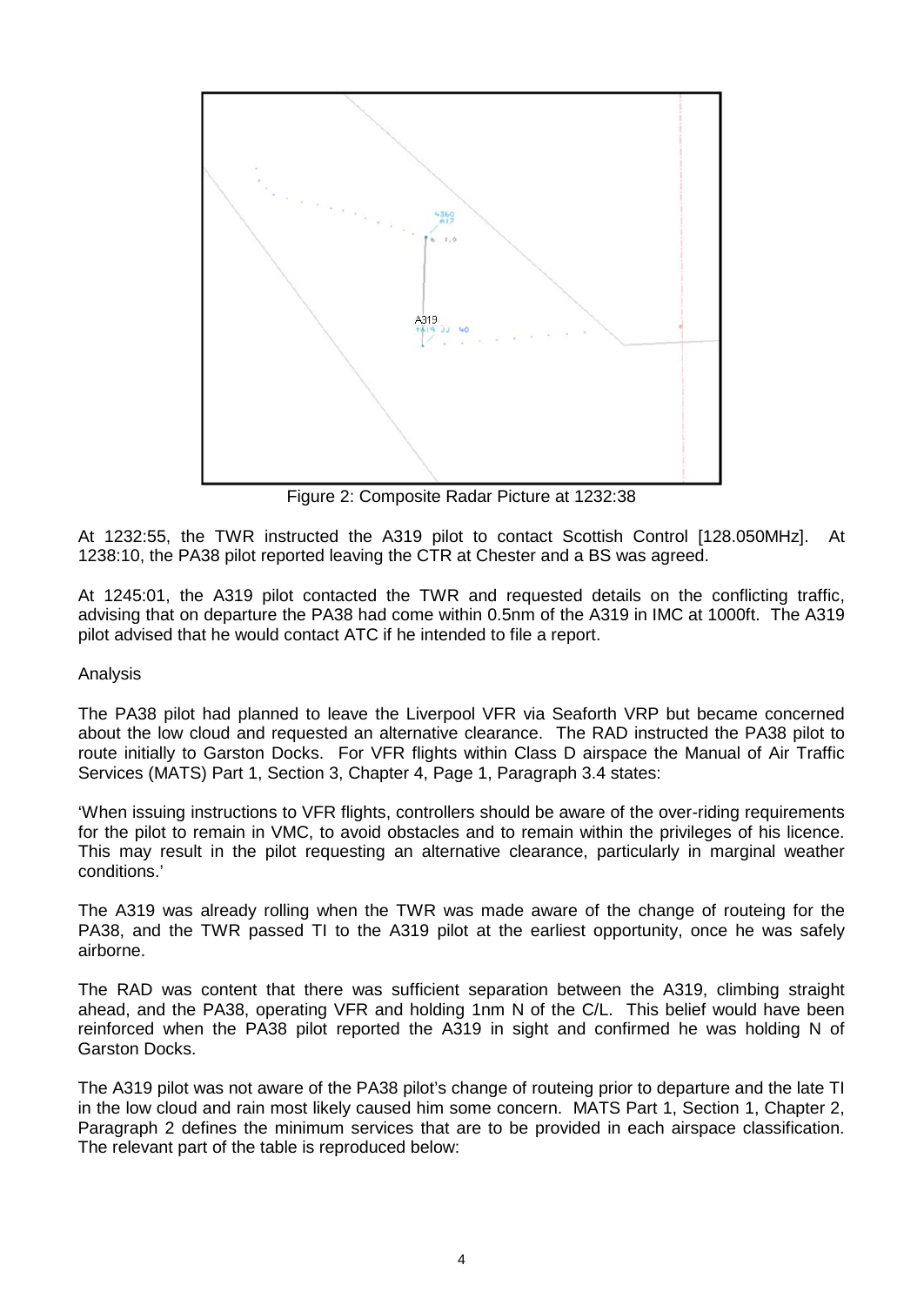| Class | <b>Flight Rules</b> | <b>Aircraft Requirements</b>                                 | <b>Minimum Services by ATC Unit</b>                                                                                                                                                                                                                                   |
|-------|---------------------|--------------------------------------------------------------|-----------------------------------------------------------------------------------------------------------------------------------------------------------------------------------------------------------------------------------------------------------------------|
| D     | IFR and VFR         | ATC clearance before entry.<br>Comply with ATC instructions. | (a) Separate IFR flights from other<br>IFR flights;<br>(b) Pass traffic information to IFR<br>flights on VFR flights and give<br>traffic avoidance advice if<br>requested;<br>(c) Pass traffic information to VFR<br>flights on IFR flights and other<br>VFR flights. |

The TWR was not able to pass timely TI to the A319 pilot and there would have been little opportunity for him to assess the situation or request avoiding action had he considered it appropriate. The PA38 pilot had reported the A319 in sight and both the TWR and RAD were content that safety would not be compromised. Due to the limited time available and the weather conditions, the A319 pilot was advised about the situation at the earliest opportunity. This occurred just after the A319 became airborne and the A319 pilot was understandably concerned about the relative position of the other traffic in what he considered to be IMC conditions.

### **Conclusions**

The PA38 pilot elected to reverse direction due to low cloud NW of the A/D which resulted in him being held at Garston Docks. The PA38 pilot, operating under VFR, was passed appropriate TI and reported visual with the A319. The late change of plan, which occurred as the A319 was rolling, resulted in the late passing of TI to the A319 pilot, as soon as he was safely airborne. Whilst the PA38 pilot and the two controllers were content that safety was not compromised, the A319 pilot became concerned about the relative position of the PA38 in IMC conditions immediately after T/O.

## **PART B: SUMMARY OF THE BOARD'S DISCUSSIONS**

Information available included reports from the pilots of both ac, transcripts of the relevant RT frequencies, radar photographs/video recordings, reports from the air traffic controllers involved and reports from the appropriate ATC and operating authorities.

Board Members agreed that the A319 pilot had been startled by the proximity of the PA38, to which the TI and TCAS had drawn his attention. This was aggravated by his perception of the weather conditions and he had, quite correctly, decided to file an Airprox. The PA38 pilot had been faced with deteriorating weather to the N and had changed his routeing intentions, which he communicated to ATC. He was issued with a re-clearance and, whilst the Liverpool ATC report concluded that 'the use of Garston Docks 'VRP' under these circumstances was inadvisable', Board Members were of the opinion that both pilots and ATC were operating correctly and that the incident was precipitated by the timing of TI to the A319 pilot, which unavoidably occurred after T/O and at a high workload phase of the flight. The Board noted that the PA38 pilot did not remain to the N of Garston Docks, as cleared, but opined that his position did not materially alter the situation. It was noted that separation minima do not apply between VFR and IFR traffic in Class D, deconfliction being achieved by the VFR pilot being visual with the IFR traffic and/or the IFR pilot requesting traffic avoidance, after the passing of TI to both flights. Both pilots were entitled airspace users, operating normally within the requirements of Class D airspace under VFR and IFR. The CAA SRG Advisor noted that this was a good example of Class D airspace being used as designed.

The Board unanimously agreed that the ATC and pilot safety barriers functioned correctly and that normal procedures, safety standards and parameters applied.